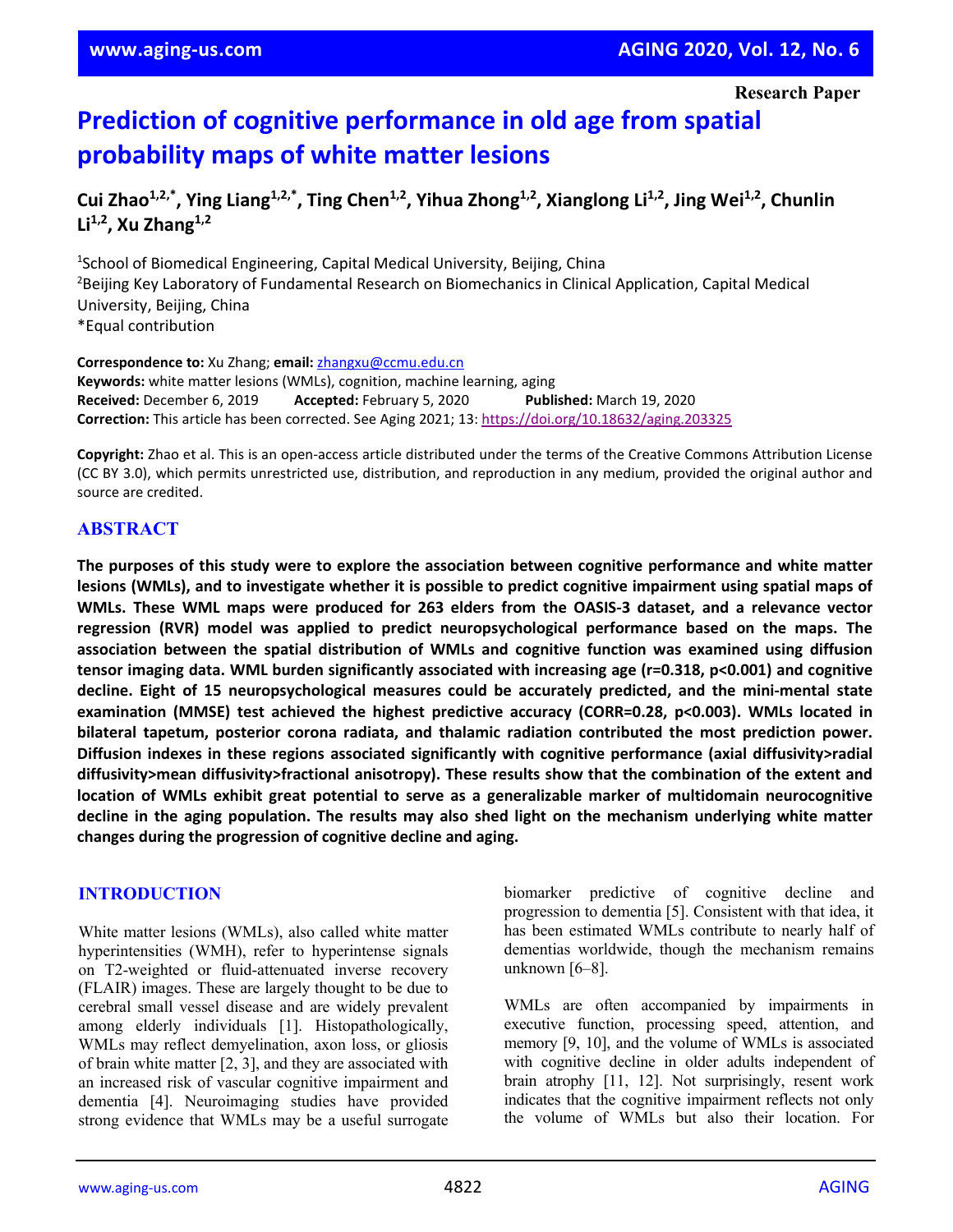example, declines in complex processing speed correlates mainly with anterior WML progression, while declines in visual-construction functions tend to correlate of posterior WML progression [13]. In addition, increased WML volume in the parietal lobes associates with an increased risk of incident dementia [14]. Still, the relationship between the anatomical location of WMLs and cognitive decline is poorly understood. Consequently, there is a need to better understand the mechanisms underlying the cognitive impairment associated with vascular risk factors and WMLs, and to improve diagnoses and interventions into vascular cognitive impairment and dementia in older subjects [15].

Over the last decades, rapid improvements in medical imaging and machine learning technology and greater availability of neuroimaging datasets have provided opportunities for automatic detection and early prediction of cognitive decline [16, 17]. In the present study, we investigated the association between spatial maps of WMLs and multidomain cognitive performance in elderly adults, using MRI (structural MRI and diffusion tensor imaging/DTI) and various neuropsychological assessments of cognition (nonimpaired, mild cognitive impairment/MCI and dementia) with participants in the Open Access Series of Imaging Studies-3 (OASIS-3) [18]. We also explored whether it is possible to predict individual differences in cognitive function using the spatial probability maps of WMLs.

# **RESULTS**

## **Behavioral performance and WML burden**

A total of 263 elderly subjects (aged 62-80 years), including 122 (46.39%) women, participated in this study. The demographic and neuropsychological features of the participants are summarized in Table 1. Among them, 207 subjects (78.71%) were cognitively normal; that is, their scores on the mini-mental state examination (MMSE) were within the normal range and their clinical dementia rating scores (CDRs) were equal to zero. The remaining 56 subjects (21.29%) were diagnosed with MCI or Alzheimer's dementia. The volumes of white matter lesions extracted using the brain intensity abnormality classification algorithm (BIANCA) ranged from 1.21 ml to 41.63 ml (mean: 7.89 ml). Lesion maps of WMLs segmented by BIANCA overlapped well with the manually segmented lesion mask. Statistical results revealed that WML volume was significantly related to age (Pearson's correlation coefficient  $r=0.318$ ,  $p<0.001$ ). Poor neuropsychological performance was associated with both age and lesion volume. With increasing age and WML volume, cognitive performance tended to decline. In addition, the correlation between cognition and

WML volume was more significant than the correlation between cognition and age.

## **Spatial maps of WMLs were predictive of cognitive performance**

The results of predictions with voxel-level features derived from probability maps of WMLs are reported in Table 2. In 8 of the 15 neuropsychological testing scores, the predicted scores correlated highly with the actual scores  $(p<0.05)$ . The predicted and actual scores from the MMSE showed the most significant correlations. The RVR model achieved a correlation coefficient (CORR) of  $0.28$  ( $p=0.003$ ) and a normalized mean square error (norm MSE) of 0.38 (p=0.007). In addition, the predicted Category Fluency scores of ANIMALS and VEG also strongly correlated with the observed scores  $(ANIMALS: CORR=0.26, norm MSE=1.2, p<0.05;$ VEG: COOR=0.26, norm MSE=  $0.61$ ,  $p<0.05$ ). The corresponding scatter plots illustrated in Figure 1 show the predicated clinical scores from the RVR model plotted against the observed scores.

## **Weights in the RVR model and the association between diffusion metrics in the corresponding regions and cognition**

The top five regions contributing most to the RVR model for prediction of different measures of cognitive function are listed in Table 3 along with their weights, which are arranged from largest to smallest. The distributions of model weights were similar. White matter regions with large contributions to the RVR model mainly included the bilateral tapetum, posterior corona radiation, posterior thalamic radiation, and anterior limb of the internal capsule. Voxel-level weight maps of the RVR model predicting scores in ANIMALS is presented in Figure 2, where only voxels overlapping the JHU white-matter atlas are displayed. Overall, when compared to the anterior WMLs located in the frontal lobe, posterior WMLs located in the parietal and occipital lobes tended to have higher weights in the RVR model predicting cognition in the elderly subjects. The top five white matter regions with the highest weights in the prediction of cognitive performance are shown in Figure 3.

Table 4 summarizes the results of a multivariate linear regression analysis of the relation between eight cognitive test scores and the mean values of the diffusion metrics in the top five white matter regions with the maximum weights in the RVR model. For the cognitive test ANIMALS, four different types of diffusion indexes in the top five weight regions were all significantly related to the observed scores (fractional anisotropy /FA: F=4.760, p=0.001; mean diffusivity/MD: F=5.135, p=0.0003; axial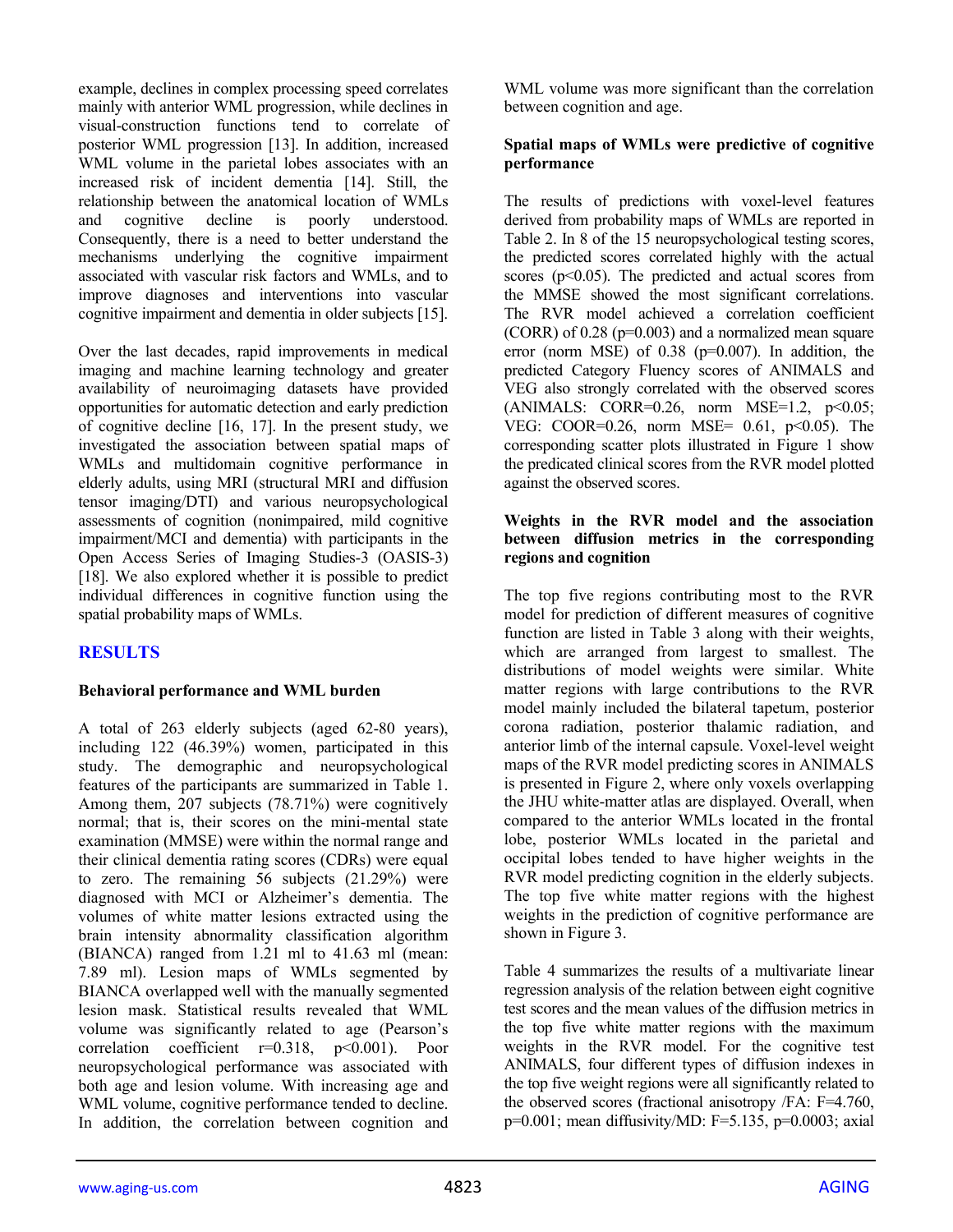|                                  |         | Subjects $(N=263)$ | <b>Correlation with age</b> | <b>Correlation with WMLs</b> |
|----------------------------------|---------|--------------------|-----------------------------|------------------------------|
| Demographics                     |         |                    |                             |                              |
| Age                              |         | 72.78±4.23         |                             | $0.318**$                    |
| Gender (F/M)                     |         | 122/141            |                             |                              |
| Education                        |         | 14.89±1.20         |                             |                              |
| APOE $\varepsilon$ 4 status (n%) |         | 109 (41.44)        |                             |                              |
| WMLs volume (mL)                 |         | $7.89 \pm 6.16$    | $0.318**$                   |                              |
|                                  | Level 1 | 249 (94.68)        |                             |                              |
| Level of independence $(n\%)$    | Level 2 | 9(3.42)            |                             |                              |
|                                  | Level 3 | 5(1.90)            |                             |                              |
| Neuropsychological tests         |         |                    |                             |                              |
| CDR                              |         | $0.10 \pm 0.37$    |                             |                              |
| <b>MMSE</b>                      |         | 28.36±2.58         | $-0.062$                    | $-0.102$                     |
| <b>LOGIMEM</b>                   |         | 13.86±4.38         | 0.041                       | $-0.195**$                   |
| <b>DIGIF</b>                     |         | $8.48 \pm 2.00$    | $-0.035$                    | $-0.104$                     |
| <b>DIGIFLEN</b>                  |         | $6.70 \pm 1.11$    | $-0.023$                    | $-0.074$                     |
| <b>DIGIB</b>                     |         | $6.55 \pm 2.25$    | $-0.034$                    | $-0.107$                     |
| <b>DIGIBLEN</b>                  |         | $4.78 \pm 1.29$    | 0.018                       | $-0.083$                     |
| <b>MEMUNITS</b>                  |         | 12.69±4.88         | 0.022                       | $-0.195**$                   |
| <b>MEMTIME</b>                   |         | 14.69±4.88         | $0.056**$                   | 0.033                        |
| <b>ANIMALS</b>                   |         | $20.59 \pm 6.16$   | $-0.175**$                  | $-0.192**$                   |
| <b>VEG</b>                       |         | 14.10±4.34         | $-0.138*$                   | $-0.168**$                   |
| <b>TRAILA</b>                    |         | 32.44±11.77        | 0.043                       | $0.166**$                    |
| <b>TRAILB</b>                    |         | 88.03±49.69        | $0.124*$                    | 0.069                        |
| <b>TRALIB-A</b>                  |         | 55.59±43.85        | $0.128*$                    | 0.034                        |
| WAIS                             |         | 53.49±11.62        | $-0.129*$                   | $-0.285**$                   |
| <b>BOSTON</b>                    |         | 27.38±3.16         | $-0.075$                    | $-0.063$                     |

**Table 1. Subject demographics and neuropsychological performance (from the OASIS3 dataset).**

APOE= apolipoprotein E. Level of independence:  $1 =$  Able to live independently,  $2 =$  Requires some assistance with complex activities, 3 = Requires some assistance with basic activities. MMSE= mini-mental state examination; LOGIMEM=logical memory; DIGIF= digit span forward; DIGIFLEN= digit span forward length; DIGIFB= digit span backward; DIGIFBLEN= digit span backward length; VEG=vegetables; TRAILA=trail making A; TRAILB=trail making B; TRAIL B-A=TRAILB-TRAILA; WAIS= Wechsler Adult Intelligence Scale; BOSTON=Boston naming test. Pearson's correlations, controlled for gender and education, were used to assess how cognitive performance related to age and volume of WMLs (White matter lesions). \*p < 0.05, \*\* p < 0.01.

diffusivity/AD: F=4.538, p=0.001; radial diffusivity/RD:  $F=5.049$ ,  $p=0.0003$ ). With the exception of the scores in the TRAIL B-A test, AD and RD correlated linearly with all the other seven items in the cognitive tests, which were predicted with the RVR model. The FA in the top five white matter regions was significantly related only to the scores of MMSE and ANIMALS tests.

## **DISCUSSION**

In the present study of 263 elderly individuals, we detected significant associations between increasing WML burden and declines across multiple cognitive functions. Using a multivariate modelling approach, we were able to predict multidomain cognitive performance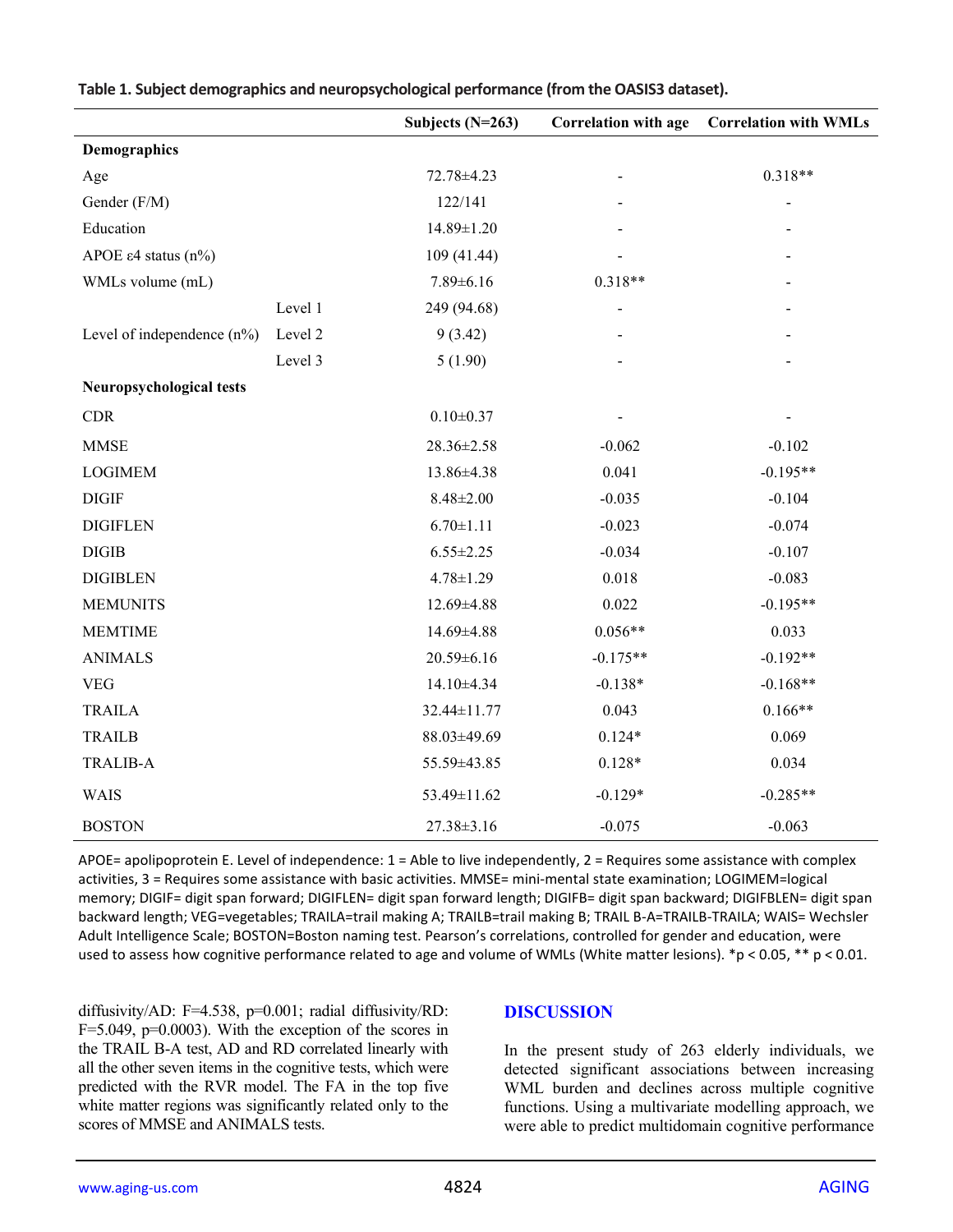|  |  |  |  | Table 2. RVR model predictions of cognitive functions based on WMLs segmented using BIANCA. |
|--|--|--|--|---------------------------------------------------------------------------------------------|
|--|--|--|--|---------------------------------------------------------------------------------------------|

| <b>Neuropsychological tests</b> | <b>CORR</b> | p     | <b>MSE</b> | p     | <b>Norm MSE</b> | p     |
|---------------------------------|-------------|-------|------------|-------|-----------------|-------|
| MMSE                            | 0.28        | 0.003 | 8.05       | 0.007 | 0.38            | 0.007 |
| <b>ANIMALS</b>                  | 0.26        | 0.001 | 38.34      | 0.003 | 1.20            | 0.003 |
| <b>VEG</b>                      | 0.26        | 0.001 | 18.54      | 0.001 | 0.64            | 0.001 |
| <b>LOGIMEM</b>                  | 0.25        | 0.001 | 19.15      | 0.001 | 0.80            | 0.001 |
| WAIS                            | 0.25        | 0.001 | 135.42     | 0.006 | 1.81            | 0.006 |
| <b>TRAILB</b>                   | 0.20        | 0.002 | 2540.06    | 0.015 | 9.48            | 0.015 |
| <b>TRALIB-A</b>                 | 0.18        | 0.003 | 2016.58    | 0.030 | 7.52            | 0.030 |
| <b>MEMUNITS</b>                 | 0.17        | 0.003 | 24.94      | 0.040 | 1.08            | 0.040 |

in elders based on spatial probability maps of WMLs. We therefore suggest that variation in WMLs (extent and location) contributes to differences in cognitive dysfunctions in different domains.

Poor neuropsychological performance was significantly associated with larger WML volumes in elderly participants, which is generally in agreement with earlier studies [19]. Lesion volume correlated positively with increasing age and correlated negatively with cognitive function, especially language intelligence and memory. This association between WML burden and cognition was consistently found in both normally aging individuals and those with cognitive impairment, such as MCI and Alzheimer's dementia [20–22]. Like medial temporal atrophy, apolipoprotein E (APOE) ε4 allele genotype, and β-amyloid burden, WML burden is a potentially useful surrogate biomarker with which to monitor cognitive performance and assess cognitive decline [23, 24]. Results from several studies support the hypothesis that this correlation between WMLs, especially periventricular lesions, and impaired cognition reflects a cholinergic deficiency [25–27].



**Figure 1. Scatter plots relating cognitive performance predicted using a RVR model based on lesion probability maps of WMLs to observed performance in elderly individuals.** (**A**) RVR-MMSE; (**B**) RVR-ANIMALS; (**C**) RVR-VEG; (**D**) RVR-LOGIMEM; (**E**) RVR-WAIS; (**F**) RVR-TRAILB; (**G**) RVR-TRAIL B-A; (**H**) RVR-MEMUNITS. Scores of participants with cognitive impairment: participants with mild cognitive impairment (MCI) are colored orange, those clinically diagnosed with Alzheimer's dementia (AD) are colored yellow. Cognitively healthy participants with WMLs are colored blue.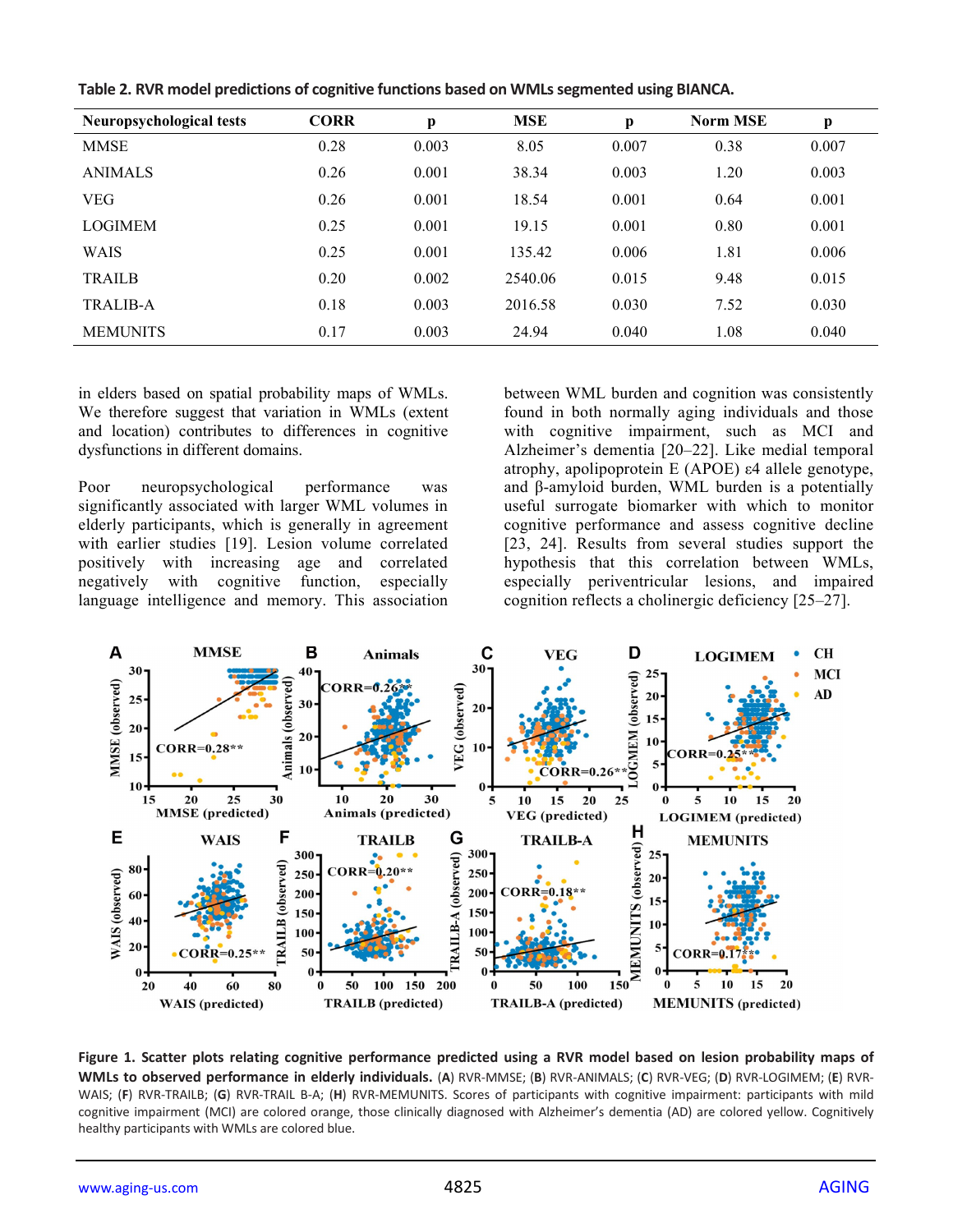| Neuropsychological<br>test | Hemisphere   | <b>Region description</b>                                                              | Contribution $(\% )$ | ER    |
|----------------------------|--------------|----------------------------------------------------------------------------------------|----------------------|-------|
|                            | $\mathbf R$  | Tapetum                                                                                | 14.949               | 0.857 |
|                            | $\mathbf L$  | Tapetum                                                                                | 10.453               | 1.714 |
| <b>MMSE</b>                | $\mathbb{R}$ | Posterior corona radiata                                                               | 8.747                | 2.571 |
|                            | $\mathbb{R}$ | Posterior thalamic radiation<br>(include optic radiation)                              | 7.837                | 4.143 |
|                            | L            | Posterior corona radiata                                                               | 7.577                | 3.714 |
|                            | $\mathbf R$  | Tapetum                                                                                | 13.042               | 0.857 |
|                            | L            | Tapetum                                                                                | 11.389               | 1.857 |
| <b>ANIMALS</b>             | R            | Posterior corona radiata                                                               | 9.290                | 2.429 |
|                            | L            | Posterior thalamic radiation<br>(include optic radiation)                              | 7.933                | 3.571 |
|                            | $\mathbb{R}$ | Posterior thalamic radiation                                                           | 6.366                | 4.429 |
|                            | ${\bf R}$    | Tapetum                                                                                | 19.474               | 0.857 |
|                            | L            | Tapetum                                                                                | 9.938                | 1.714 |
| <b>VEG</b>                 | L            | Posterior thalamic radiation                                                           | 7.496                | 3.714 |
|                            | $\mathbb{R}$ | Posterior corona radiata                                                               | 7.158                | 3.143 |
|                            | L            | Superior fronto-occipital fasciculus (could be<br>a part of anterior internal capsule) | 6.383                | 4.571 |
|                            | ${\bf R}$    | Tapetum                                                                                | 13.760               | 0.857 |
|                            | L            | Tapetum                                                                                | 10.637               | 1.714 |
| <b>LOGIMEM</b>             | $\mathbb{R}$ | Posterior corona radiata                                                               | 8.071                | 2.714 |
|                            | L            | Posterior corona radiata                                                               | 7.703                | 3.286 |
|                            | L            | Superior fronto-occipital fasciculus                                                   | 6.496                | 4.857 |
|                            | $\mathbb{R}$ | Tapetum                                                                                | 13.155               | 1.000 |
|                            | L            | Tapetum                                                                                | 9.753                | 1.857 |
| WAIS                       | $\mathbb{R}$ | Posterior corona radiata                                                               | 7.332                | 3.143 |
|                            | $\mathbf R$  | Posterior thalamic radiation                                                           | 6.955                | 4.143 |
|                            | $\mathbf L$  | Posterior corona radiata                                                               | 6.493                | 4.000 |
|                            | $\mathbf R$  | Tapetum                                                                                | 14.602               | 0.857 |
|                            | $\mathbf{L}$ | Tapetum                                                                                | 12.290               | 1.714 |
| <b>TRAILB</b>              | L            | Posterior corona radiata                                                               | 7.631                | 2.857 |
|                            | R            | Posterior thalamic radiation                                                           | 7.051                | 3.571 |
|                            | $\mathbf L$  | Superior fronto-occipital fasciculus                                                   | 6.096                | 4.571 |
| TRAIL B-A                  | $\mathbf R$  | Tapetum                                                                                | 15.360               | 0.857 |
|                            | $\mathbf L$  | Tapetum                                                                                | 12.307               | 1.714 |
|                            | L            | Posterior thalamic radiation                                                           | 7.545                | 3.000 |
|                            | $\mathbf R$  | Posterior thalamic radiation                                                           | 7.252                | 3.286 |
|                            | $\mathbf R$  | Posterior corona radiata                                                               | 6.083                | 4.286 |
|                            | $\mathbf R$  | Tapetum                                                                                | 13.135               | 0.857 |
| <b>MEMUNITS</b>            | $\mathbf L$  | Tapetum                                                                                | 10.157               | 1.714 |

**Table 3. Top five most relevant regions for prediction of cognitive performance based on the JHU white-matter atlas.**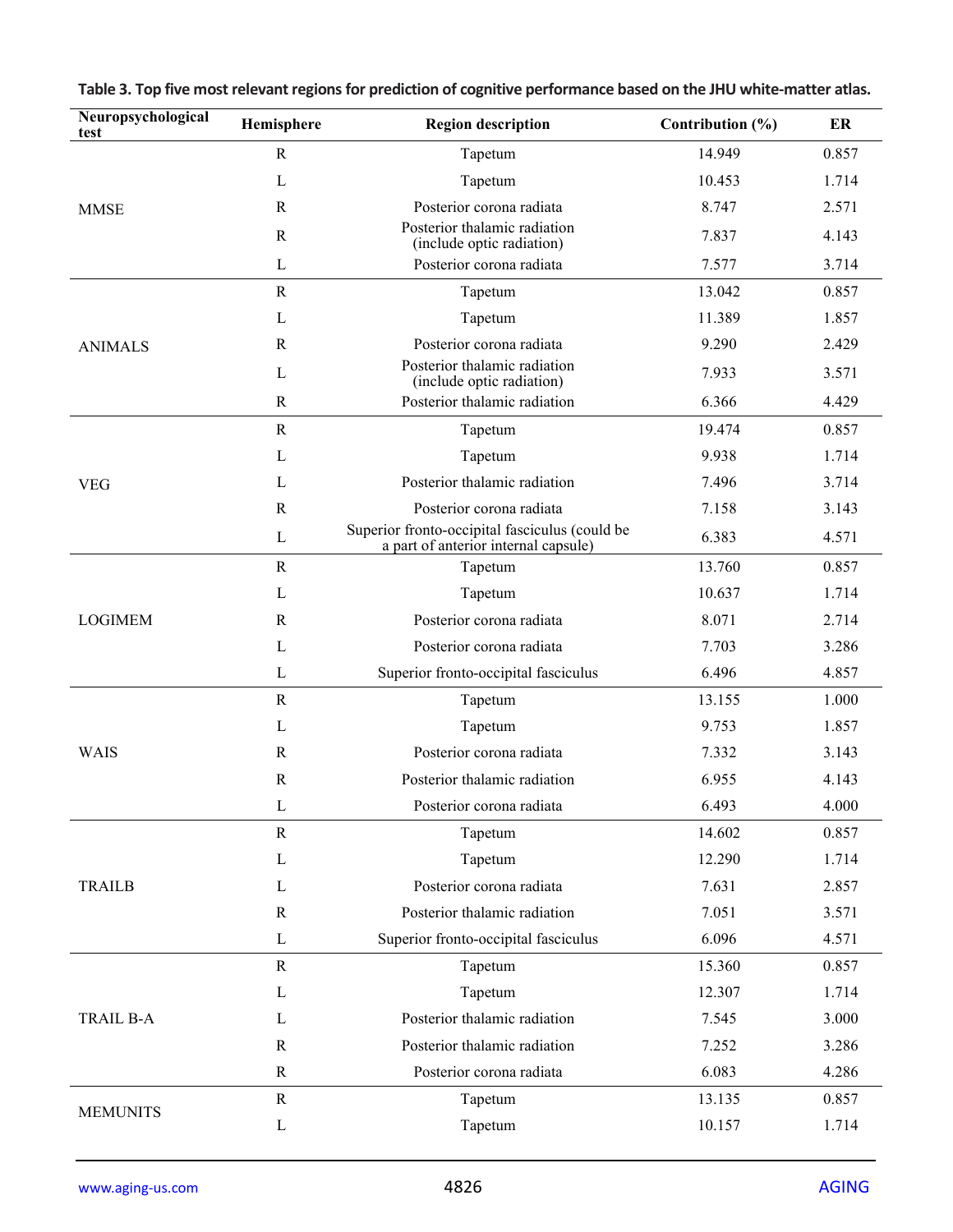| Posterior corona radiata     | 8934  | 2.571 |
|------------------------------|-------|-------|
| Posterior thalamic radiation | 7.518 | 3.714 |
| Posterior thalamic radiation | 6.813 | 4429  |

ER=Expected ranking. The region of the posterior thalamic radiation, including the optic radiation and the superior frontooccipital fasciculus, could be part of the anterior internal capsule.

A number of studies have focused on early prediction of cognitive impairment  $-$  i.e., the conversion from healthy cognition to MCI or from MCI to dementia. By combining large sample MRI data and machine learning models, several studies have achieved fairly high predictive accuracy [28–30]. Here, using a nonlinear

multivariate regression model, RVR, we demonstrated that spatial probability maps of WMLs are predictive of multidomain cognitive performance by elderly individuals in tests of memory, language, intelligence, and executive functions (Table 2). Although recent evidence suggests the WML distribution may be a



**Figure 2. Weight maps in the RVR-ANIMALS model.** Only voxels with positive weights and overlapping with JHU white-matter atlas are presented. The redder the color, the larger the weight of the voxel.



**Figure 3. White matter fiber tracts in which WMLs made a higher contribution to the prediction of cognitive performances than lesions located in other brain areas.** For each test, only the top 5 white matter tracts are displayed.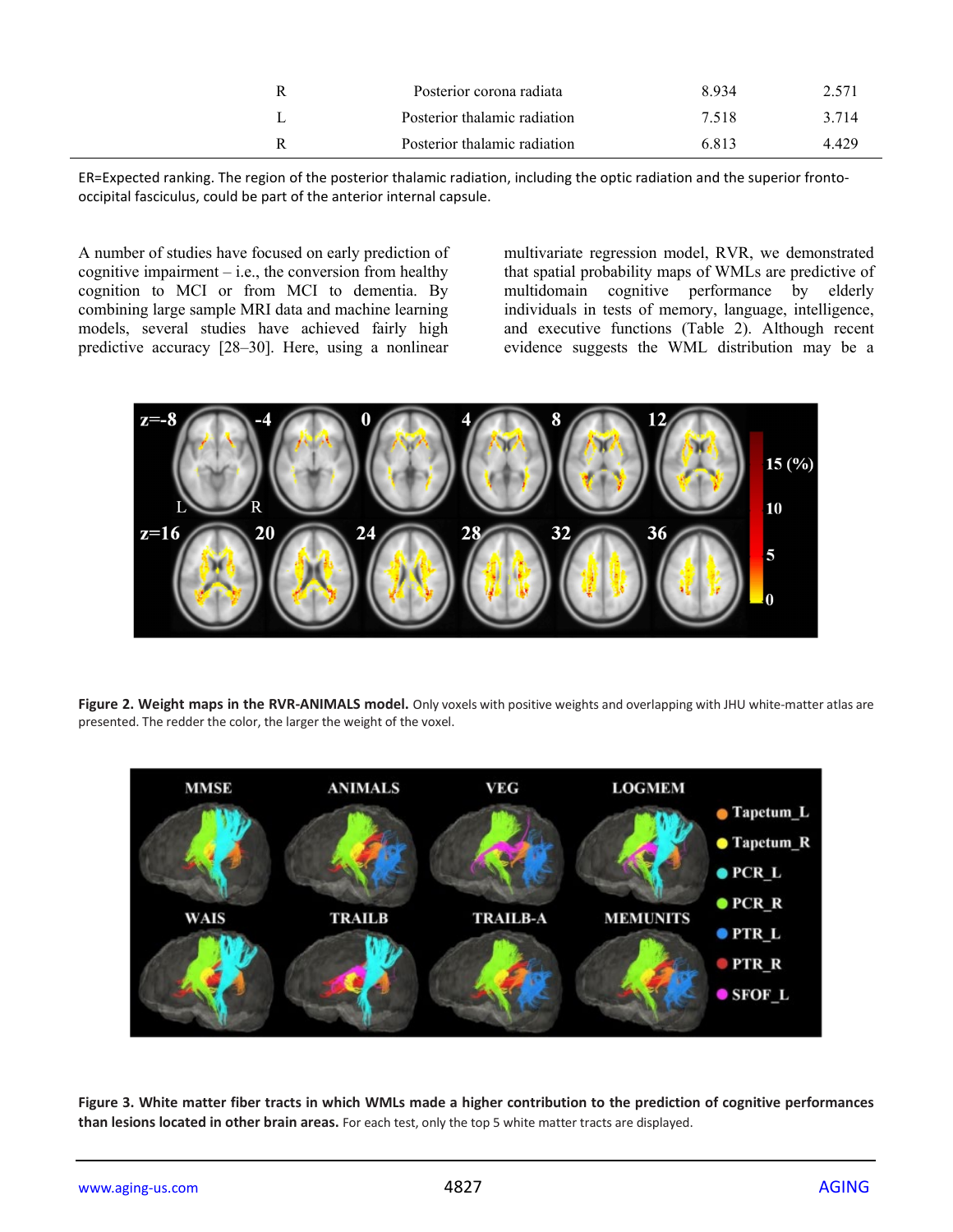|                        |           | F         |           |           |
|------------------------|-----------|-----------|-----------|-----------|
| <b>Cognitive tests</b> | FA        | MD        | AD        | <b>RD</b> |
| <b>MMSE</b>            | $2.594*$  | $4.106**$ | $3.578**$ | $4.275**$ |
| <b>ANIMALS</b>         | $4.760**$ | $5.135**$ | $4.538**$ | $5.049**$ |
| <b>VEG</b>             | 1.280     | $5.572**$ | $6.246**$ | $5.069**$ |
| <b>LOGMEM</b>          | 0.444     | $2.925*$  | $3.232**$ | $2.770*$  |
| <b>WAIS</b>            | 2.273     | $2.904*$  | $2.543*$  | $2.962*$  |
| <b>TRAILB</b>          | 1.677     | 2.273     | $2.638*$  | $2.931*$  |
| TRAIL B-A              | 1.929     | 1.833     | 1.630     | 1.938     |
| <b>MEMUNITS</b>        | 0.587     | 1.929     | $3.824**$ | $2.710*$  |

**Table 4. Results of multivariate linear regression relating cognitive performance and diffusion metrics.**

predictor of cognitive impairment, those results were controversial [31]. Some investigators were unable to detect an association between overall WML volume and a higher risk of dementia, but did find an association between lesions in specific brain regions (e.g., the parietal lobe) and the risk of dementia [14, 32, 33]. Indeed, in elderly individuals, WMLs were predictive of adverse cognitive outcomes reflecting changes in executive functions, memory, language and processing speed, as measured with the MMSE, trail making, Boston naming, and various other neuropsychological tests [34–36]. Our results with the RVR model are consistent with those earlier studies and further confirm that spatial maps of WMLs are predictive of many aspects of cognition in both healthy and cognitively impaired older people at the level of individuals.

Several specific regions, including the bilateral tapetum, posterior corona radiata, and posterior thalamic radiation (include optic radiation), showed strong associations with the prediction of cognitive performance, and these correlations were verified in DTI images. The tapetum is located on either side of the corpus callosum with fibers connecting the posterior corpus callosum and medial temporal lobe and covering the central part of the lateral ventricle. It has been reported that subjects with a family history of Alzheimer's disease have a lower FA in the left tapetum [37], and that patients with Alzheimer's disease have a lower FA and higher MD in these white matter regions [38, 39]. These regions were also associated with cognitive flexibility in young and middle-aged adults with dyskinetic cerebral palsy, a disease resulted from damage to the basal ganglia [40]. In addition, the bilateral posterior thalamic radiations, posterior corona radiata, and thalamocortical and corticocortical connections, which widely connect among the thalamus, parietal and occipital lobes, also appear to contribute greatly in the prediction of cognitive performance. This

result is consistent with the significant association between thalamic pathology and memory loss in early Alzheimer's disease, especially episodic memory, which is one of the earliest cognitive deficits in dementia [41, 42]. When predicting performance in neuropsychological tests, including the Wechsler Memory Scale-Revised, Category Fluency, and Trail Making Test (score: VEG, LOGIMEM and TRAILB), the superior fronto-occipital fasciculus, an association fiber tract connecting the frontal, occipital, parietal and temporal lobes, also exhibited high weight [43]. The superior fronto-occipital fasciculus is the only association fiber tract that projects medially to the thalamus and along the ventricle, and it is widely recognized to be an important connection between the insula and the parieto-frontal circuit, which are involved in crucial cerebral functions such as memory, language, emotion, and behavior [44].

In our results, WMLs located in posterior brain regions showed a slightly closer relation to cognitive impairment than other regions, which is consistent with several studies indicating that parietal and occipital lobes were the regions where WMLs preferentially occurred [45–49].

There are several limitations to the present study. A larger sample of participants will be needed verify the generalizability of our findings, especially the longitudinal data, which will be key to determining the predictive ability of WMLs for cognitive outcomes in elders. In addition, other modalities of neuroimaging, such as functional MRI (resting state and task driven) and positron emission tomography (PET), should also be examined. In future studies, combining WMLs with the other risk factors for cognitive decline in the elderly could further improve the predictive performance of our model and shed new light on the mechanism underlying WMLs in aging.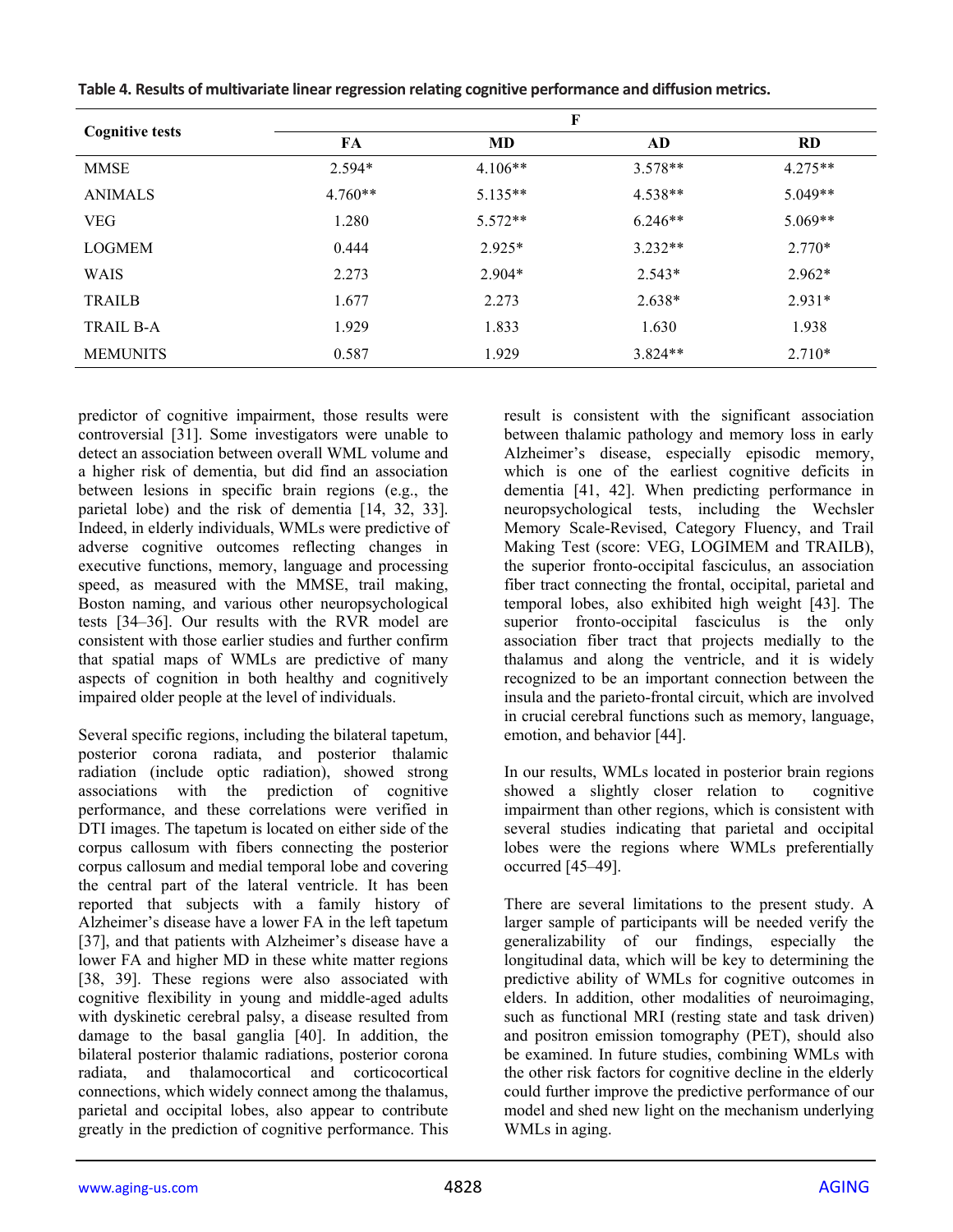# **CONCLUSIONS**

In sum, both the volume and spatial distribution of WMLs are significantly associated with neuropsychological performance in elderly participants from a general population cohort. Multidomain cognitive performance could be predicted with the information on the intensity and spatial probability maps of WMLs. This may provide a basis from which to investigate the mechanisms underlying cognitive decline in aging, and help clinicians to identify elderly individuals at higher potential risk of early cognitive impairment.

# **MATERIALS AND METHODS**

## **Participants**

The participants in the current study are a cohort of elderly individuals from an ongoing project, known as the OASIS-3 study, which is an ongoing longitudinal neuroimaging, clinical, cognitive, and biomarker dataset for normal aging and Alzheimer's Disease [18]. This dataset consists of >1000 participants aged 18-96, including cognitively normal adults and individuals at various stages of cognitive decline. A total of 263 subjects ranging in age from 55 to 80 years were included in the present study. These participants are from both genders and are all right-handed. Individuals with major psychiatric disorders or disease that could affect cognitive abilities were excluded. All participants completed a battery of neuropsychological test at the Alzheimer Disease Research Center (ADRC). These included the MMSE, Wechsler Memory Scale-Revised, Category Fluency, Boston Naming, Trail Making, Digit Span and Wechsler Adult Intelligence Scale-Revised [50]. A total of fifteen neuropsychological scores were included in this study. The participants' clinical information, including education, APOE ε4 allele genotype, and level of independence were also included. Combined with the CDR scale and clinical dementia diagnoses collected in accordance with National Alzheimer's Coordinating Center Uniform Data Set (UDS), 43 of the 263 available subjects had been diagnosed with MCI (CDR=0.5) and 13 were diagnosed with Alzheimer's dementia (CDR>0.5) [51]. For each participant, T1 weighted (voxel size:  $1.2 \times 1.0547 \times 1.0547$  mm<sup>3</sup>) and T2 weighted FLAIR (voxel size:  $0.8594 \times 0.8594 \times 5/6$  mm<sup>3</sup>) were obtained. In addition, DTI images (voxel size: 2.5×2.5×2.5mm<sup>3</sup>, 65 directions,  $b0=1$ , b value=1000) were obtained from 124 of the subjects. MRI images were obtained using 3-T Siemens scanners.

#### **MRI imaging process**

Identical imaging processing procedures were used for all subjects. The data was preprocessed using Statistical Parametric Mapping 12 (SPM12) [\(https://www.fil.ion.](https://www.fil.ion.ucl.ac.uk/spm/software/spm12) [ucl.ac.uk/spm/software/spm12\)](https://www.fil.ion.ucl.ac.uk/spm/software/spm12) running on MATLAB version 2016b, the PANDA toolbox [\(https://www.nitrc.](https://www.nitrc.org/projects/panda/) [org/projects/panda/\)](https://www.nitrc.org/projects/panda/), and the FMRIB software library v6.0 [\(https://fsl.fmrib.ox.ac.uk/fsl/fslwiki/FSL\)](https://fsl.fmrib.ox.ac.uk/fsl/fslwiki/FSL). Structural brain images as well as T1 and FLAIR images were stripped followed by bias field correction using FSL BET and FAST [52, 53]. FLAIR images were registered to the base modality T1 using linearregistration. The transformation between an individual's native space and the standard Montreal Neurological Institute space coordinates was calculated as spatial features. After eddy current corrections, brain extraction, DTI index images, including FA, RD, AD, and MD, were calculated and normalized to the MNI standard space for further analysis.

#### **White matter lesions segmentation**

We applied the segmentation algorithm BIANCA, a free FSL package, to automatically quantify the WMLs of our participants [\(https://fsl.fmrib.ox.ac.uk/fsl/fslwiki/](https://fsl.fmrib.ox.ac.uk/fsl/fslwiki/BIANCA) [BIANCA\)](https://fsl.fmrib.ox.ac.uk/fsl/fslwiki/BIANCA). BIANCA is a fully automated machine learning-based pipeline for detecting WMLs based on the k-nearest neighbor (KNN) classification algorithm, which offers highly flexible options for setting parameters such as modalities and location of training points [54]. In this study, we used T1 and FLAIR as features. T1 was set as the base space, and the training set consisted of 10 of the 263 subjects' WML masks marked manually by an experienced neuroradiologist. Other options we used in BIANCA: spatial weighting=1; no patch; location of training points, any location for non-WMLs training points; number of training points, Fixed  $+$  unbalanced 2000 lesion points and 10000 non-lesion points. After segmentation, the probability maps of WMLs in T1 native space were extracted and volume of lesions was calculated. The intensity of each voxel was the probability that the voxel belongs to a WML and ranged from 0 to 1. Only voxels whose intensity exceeding 0.9 were retained; the others were set to zero. This threshold for the probability maps was set to obtain the best balance between false positive and false negative for the segmentation of WMLs, and was also suggested to be the optimal threshold for BIANCA [55]. Then lesion maps were spatially normalized to the standard space of  $2 \times 2 \times 2$  mm<sup>3</sup>. All registration steps were visually inspected.

#### **Prediction of cognitive performance using relevance vector regression**

To investigate whether the spatial probability maps of WMLs were predictive of cognitive performance in elderly individuals, the relevance vector regression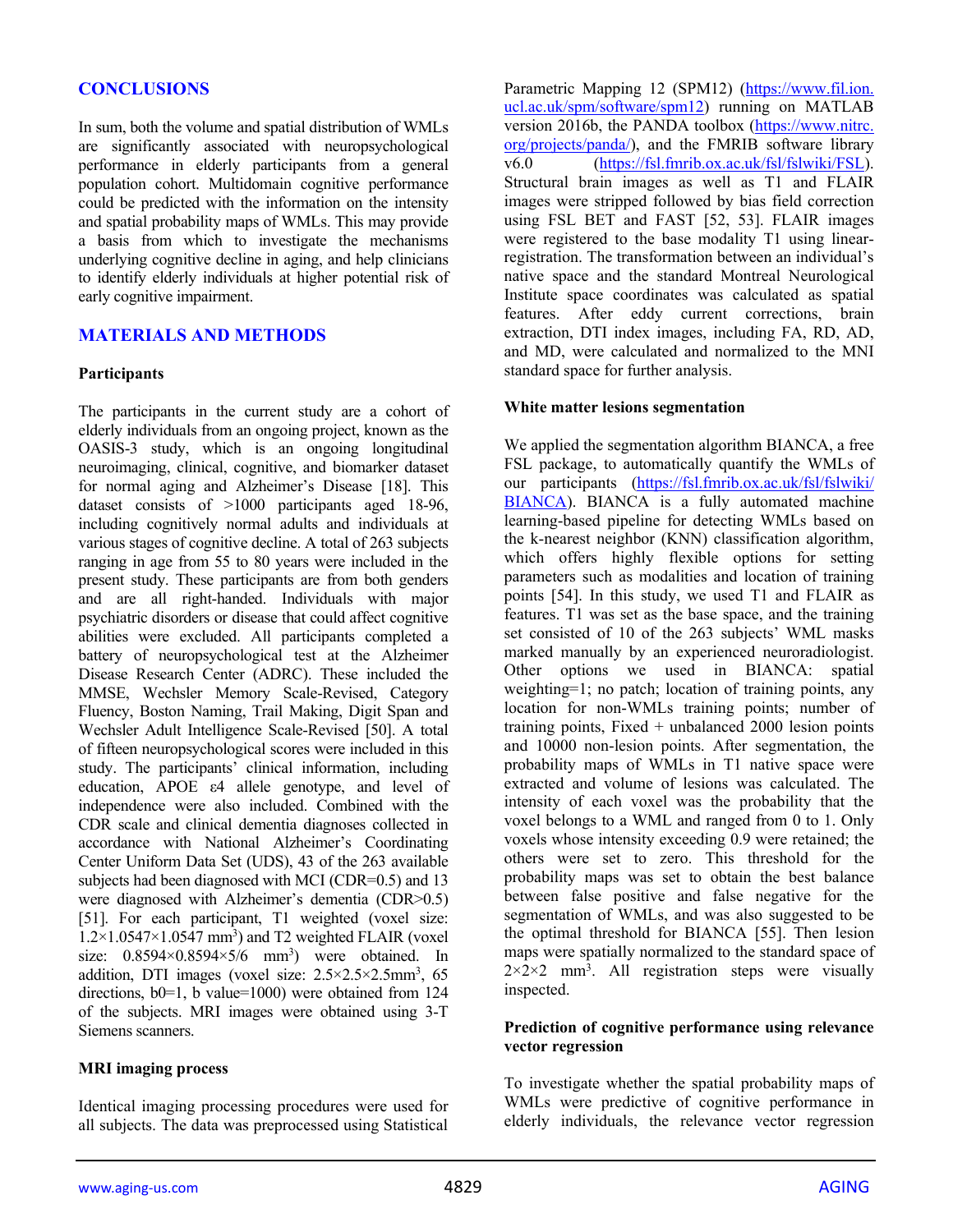(RVR) model was applied. RVR is a sparse kernel method based on a probabilistic Bayesian framework with zero-mean Gaussian priors for the model weights, which are governed by hyperparameters [56, 57]. Specifically, the RVR model took the computed lesion maps of WMLs, excluding voxels locating in the cerebellum, as input vectors and the performances on a given neuropsychological test as targets. The posterior distributions of many of the model weights were sharply peaked at zero estimated with the training data, and the non-zero weights were "relevance vectors," which were then used as the weighted relevance vectors to predict the target. The reliability of the WML-based predictive RVR model was measured using a 7-cross validation approach.

The RVR model provided a prediction of the clinical scores in a given test based on WML probability maps. The significance of the prediction performance was assessed using CORR, the MSE, and the norm MSE.

CORR provides a measure of the linear dependence between the targets and predictions; the higher the correlation, the more accurate the prediction. CORR was determined using the following formula:

CORR = 
$$
\frac{\sum_{n}(y_{n} - \mu_{y})(f(x_{n}) - \mu_{f})}{\sqrt{\sum_{n}(y_{n} - \mu_{y})^{2}\sum_{n}(f(x_{n}) - \mu_{f})^{2}}}
$$
(1)

MSE is a standard measure to assess goodness-of-fit for regression models, and different clinical scores have different scales. The higher the MSE, the less accurate are the predictions. MSE was calculated as:

$$
MSE = \frac{1}{N} \Sigma_n (y_n - f(x_n))^2
$$
 (2)

To minimize the effect of the scale of y on the MSE, we calculated the norm MSE:

norm MSE = 
$$
\frac{MSE}{(y_{max} - y_{min})}
$$
 (3)

 $y_n$  and  $f(x_n)$  denote the observed and estimated scores corresponding to the input predictors.  $x_n$ ,  $\mu_y$  and  $\mu_f$  are the sample means of  $y_n$  and  $f(x_n)$ , respectively. N is the total number of subjects in the test sample. *ymax* and *ymin*  are the maximum and minimum y, respectively.

#### **Association between diffusion indexes and the distribution of RVR weights**

The model weights represent the contributions of each feature for the RVR predictive model. In this study, the region-level weight maps were respectively calculated based on the JHU white-matter label atlas containing 48 white matter regions in the brain and the weights of voxels in the same brain region averaged to display the decision functions of the predictive models [58]. These regions were ranked in ascending order based on their weights. The expected ranking (ER) of each region is the ranking averaged across folds. Additionally, to examine the association between cognitive functions and the weight distribution of the corresponding RVR prediction model, we first calculated the mean diffusion indexes in top five white matter regions with largest weights in the RVR model, including FA, AD, RD and MD. We then applied multivariate linear regression to



**Figure 4. Flow chart for analysis in the present study.** First, FLAIR images were registered to the corresponding individual's T1 space. Then, the k-nearest neighbor (KNN) classification algorithm was used to segment the white matter lesions (WMLs) automatically. Finally, a machine learning model, relevance vector regression (RVR), was used to predict cognitive performance based on the spatial probability maps of the WMLs.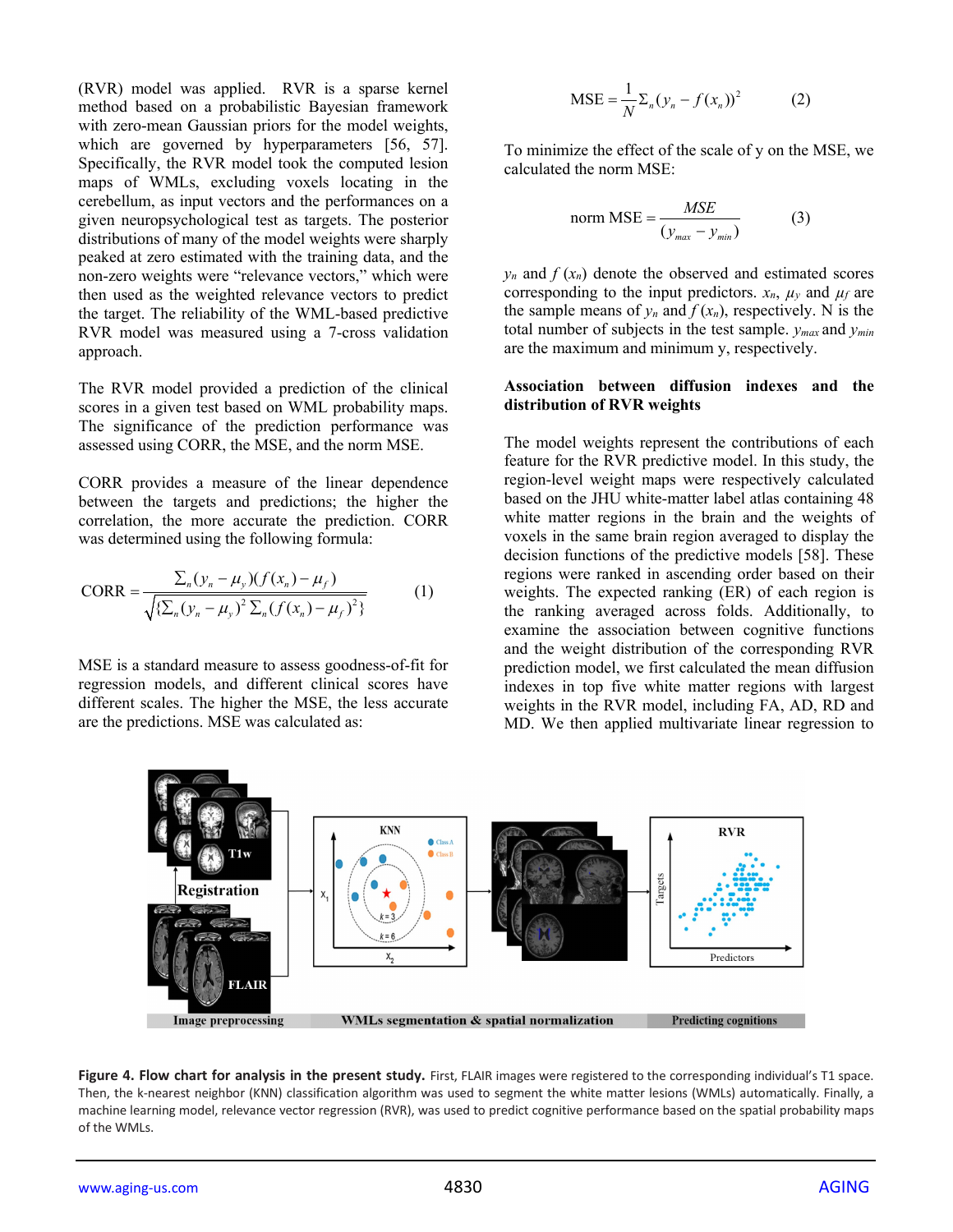assess how each type of diffusion measure in the five white matter regions was related to the corresponding scores in the cognitive performance tests.

## **Statistics**

Partial Pearson's correlations, controlled for gender and education, were used to assess how cognitive tests related to age and to the volume of WMLs detected by BIANCA. For the machine learning models used, permutation testing was performed to assess the models' statistical significance. Specifically, each model was retrained 1000 times and P-values for CORR, MSE and norm MSE were calculated. Values of  $P < 0.05$  were considered statistically significant. The overall procedure is shown in Figure 4.

# **Abbreviations**

WMLs: white matter lesions; RVR: relevance vector regression; DTI: diffusion tensor imaging; MMSE: mini-mental state examination; WMH: white matter hyperintensities; FLAIR: fluid-attenuated inverse recovery; MCI: mild cognitive impairment; OASIS-3: Open access series of imaging studies-3; CDR: clinical dementia rating; BIANCA: brain intensity abnormality classification algorithm; CORR: correlation coefficient; norm MSE: normalized mean square error; FA: fractional anisotropy; RD: radial diffusivity; AD: axial diffusivity; MD: mean diffusivity; APOE: apolipoprotein E; PET: positron emission tomography; WAIS: Wechsler adult intelligence scale; BOSTON: Boston naming tests; ER: expected ranking.

# **AUTHOR CONTRIBUTIONS**

CZ and YL performed MRI imaging data analysis, implemented the machine learning algorithms and wrote the manuscript. TC, YZ and XL provided help on the preprocess of MRI data. JW and CL performed the visual quality control inspection of MRI imaging data and provided some advice on the analysis with machine learning algorithm. XZ provided the research ideas and revised the manuscript.

# **ACKNOWLEDGMENTS**

Data were provided in part by OASIS-3: Principal Investigators: T. Benzinger, D. Marcus, J. Morris; NIH P50AG00561, P30NS09857781, P01AG026276, P01AG003991, R01AG043434, UL1TR000448, R01EB009352.

AV-45 doses were provided by Avid Radiopharmaceuticals, a wholly owned subsidiary of Eli Lilly.

## **CONFLICTS OF INTEREST**

The authors declare that there is no conflicts of interest regarding the publication of this paper.

## **FUNDING**

This work was supported by grants from the National Natural Science Foundation of China (NSFC: 31600933, 61701323, 81771909), Excellent Talents Programme of Beijing (Grant No. 2016000020124G098) and Ministry of Education, Science and Technology Department Center of China (Grant No. 2018A03004).

# **REFERENCES**

- 1. Wardlaw JM, Smith C, Dichgans M. Mechanisms of sporadic cerebral small vessel disease: insights from neuroimaging. Lancet Neurol. 2013; 12:483–97. [https://doi.org/10.1016/S1474-4422\(13\)70060-7](https://doi.org/10.1016/S1474-4422%2813%2970060-7) PMID[:23602162](https://www.ncbi.nlm.nih.gov/pubmed/23602162)
- 2. Schmidt R, Seiler S, Loitfelder M. Longitudinal change of small-vessel disease-related brain abnormalities. J Cereb Blood Flow Metab. 2016; 36:26–39. <https://doi.org/10.1038/jcbfm.2015.72> PMID[:25899293](https://www.ncbi.nlm.nih.gov/pubmed/25899293)
- 3. Wardlaw JM, Smith C, Dichgans M. Small vessel disease: mechanisms and clinical implications. Lancet Neurol. 2019; 18:684–96. [https://doi.org/10.1016/S1474-4422\(19\)30079-1](https://doi.org/10.1016/S1474-4422%2819%2930079-1) PMID[:31097385](https://www.ncbi.nlm.nih.gov/pubmed/31097385)
- 4. Rensma SP, van Sloten TT, Launer LJ, Stehouwer CD. Cerebral small vessel disease and risk of incident stroke, dementia and depression, and all-cause mortality: A systematic review and meta-analysis. Neurosci Biobehav Rev. 2018; 90:164–73. <https://doi.org/10.1016/j.neubiorev.2018.04.003> PMID[:29656031](https://www.ncbi.nlm.nih.gov/pubmed/29656031)
- 5. Dichgans M, Leys D. Vascular Cognitive Impairment. Circ Res. 2017; 120:573–91. <https://doi.org/10.1161/CIRCRESAHA.116.308426> PMID[:28154105](https://www.ncbi.nlm.nih.gov/pubmed/28154105)
- 6. Kalaria RN. Cerebrovascular disease and mechanisms of cognitive impairment: evidence from clinicopathological studies in humans. Stroke. 2012; 43:2526–34. <https://doi.org/10.1161/STROKEAHA.112.655803> PMID[:22879100](https://www.ncbi.nlm.nih.gov/pubmed/22879100)
- 7. Bos D, Wolters FJ, Darweesh SK, Vernooij MW, de Wolf F, Ikram MA, Hofman A. Cerebral small vessel disease and the risk of dementia: A systematic review and meta-analysis of population-based evidence. Alzheimers Dement. 2018; 14:1482–92. <https://doi.org/10.1016/j.jalz.2018.04.007>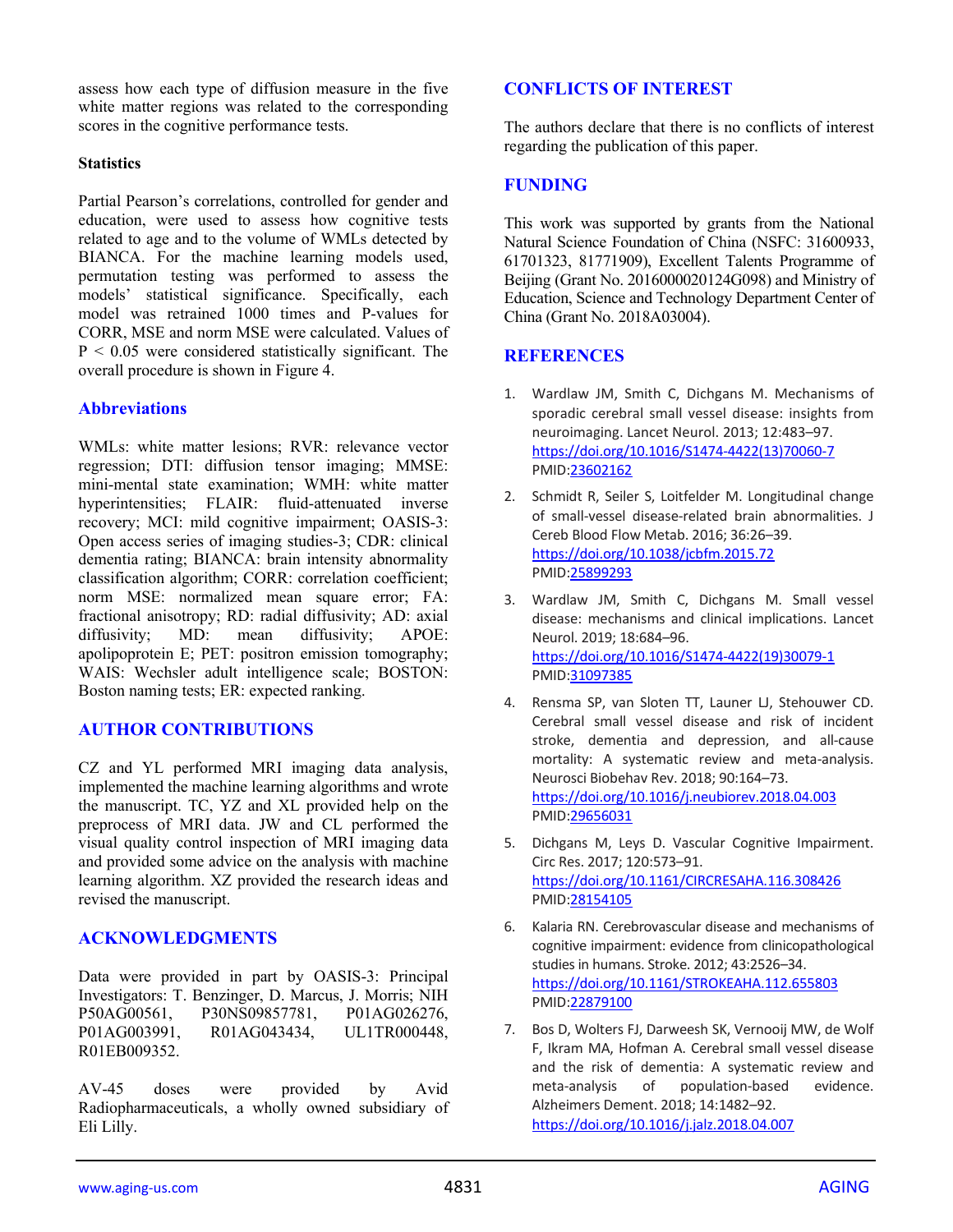PMID[:29792871](https://www.ncbi.nlm.nih.gov/pubmed/29792871)

8. Hainsworth AH, Minett T, Andoh J, Forster G, Bhide I, Barrick TR, Elderfield K, Jeevahan J, Markus HS, Bridges LR. Neuropathology of White Matter Lesions, Blood-Brain Barrier Dysfunction, and Dementia. Stroke. 2017; 48:2799–804.

<https://doi.org/10.1161/STROKEAHA.117.018101> PMID[:28855392](https://www.ncbi.nlm.nih.gov/pubmed/28855392)

- 9. Sun X, Liang Y, Wang J, Chen K, Chen Y, Zhou X, Jia J, Zhang Z. Early frontal structural and functional changes in mild white matter lesions relevant to cognitive decline. J Alzheimers Dis. 2014; 40:123–34. <https://doi.org/10.3233/JAD-131709> PMID[:24346215](https://www.ncbi.nlm.nih.gov/pubmed/24346215)
- 10. Passiak BS, Liu D, Kresge HA, Cambronero FE, Pechman KR, Osborn KE, Gifford KA, Hohman TJ, Schrag MS, Davis LT, Jefferson AL. Perivascular spaces contribute to cognition beyond other small vessel disease markers. Neurology. 2019; 92:e1309–21. <https://doi.org/10.1212/WNL.0000000000007124> PMID[:30814324](https://www.ncbi.nlm.nih.gov/pubmed/30814324)
- 11. Jokinen H, Lipsanen J, Schmidt R, Fazekas F, Gouw AA, van der Flier WM, Barkhof F, Madureira S, Verdelho A, Ferro JM, Wallin A, Pantoni L, Inzitari D, Erkinjuntti T, and LADIS Study Group. Brain atrophy accelerates cognitive decline in cerebral small vessel disease: the LADIS study. Neurology. 2012; 78:1785–92. <https://doi.org/10.1212/WNL.0b013e3182583070> PMID[:22592361](https://www.ncbi.nlm.nih.gov/pubmed/22592361)
- 12. Legdeur N, Visser PJ, Woodworth DC, Muller M, Fletcher E, Maillard P, Scheltens P, DeCarli C, Kawas CH, Corrada MM. White Matter Hyperintensities and Hippocampal Atrophy in Relation to Cognition: The 90+ Study. J Am Geriatr Soc. 2019; 67:1827–34. <https://doi.org/10.1111/jgs.15990> PMID[:31169919](https://www.ncbi.nlm.nih.gov/pubmed/31169919)
- 13. Marquine MJ, Attix DK, Goldstein LB, Samsa GP, Payne ME, Chelune GJ, Steffens DC. Differential patterns of cognitive decline in anterior and posterior white matter hyperintensity progression. Stroke. 2010; 41:1946–50. <https://doi.org/10.1161/STROKEAHA.110.587717> PMID[:20651266](https://www.ncbi.nlm.nih.gov/pubmed/20651266)
- 14. Brickman AM, Provenzano FA, Muraskin J, Manly JJ, Blum S, Apa Z, Stern Y, Brown TR, Luchsinger JA, Mayeux R. Regional white matter hyperintensity volume, not hippocampal atrophy, predicts incident Alzheimer disease in the community. Arch Neurol. 2012; 69:1621–27. <https://doi.org/10.1001/archneurol.2012.1527>

PMID[:22945686](https://www.ncbi.nlm.nih.gov/pubmed/22945686)

15. METACOHORTS Consortium. METACOHORTS for the

study of vascular disease and its contribution to cognitive decline and neurodegeneration: An initiative of the Joint Programme for Neurodegenerative Disease Research. Alzheimers Dement. 2016; 12:1235–49. <https://doi.org/10.1016/j.jalz.2016.06.004> PMID[:27490018](https://www.ncbi.nlm.nih.gov/pubmed/27490018)

- 16. Rathore S, Habes M, Iftikhar MA, Shacklett A, Davatzikos C. A review on neuroimaging-based classification studies and associated feature extraction methods for Alzheimer's disease and its prodromal stages. Neuroimage. 2017; 155:530–48. <https://doi.org/10.1016/j.neuroimage.2017.03.057> PMID[:28414186](https://www.ncbi.nlm.nih.gov/pubmed/28414186)
- 17. Pellegrini E, Ballerini L, Hernandez MD, Chappell FM, González-Castro V, Anblagan D, Danso S, Muñoz-Maniega S, Job D, Pernet C, Mair G, MacGillivray TJ, Trucco E, Wardlaw JM. Machine learning of neuroimaging for assisted diagnosis of cognitive impairment and dementia: A systematic review. Alzheimers Dement (Amst). 2018; 10:519–35. <https://doi.org/10.1016/j.dadm.2018.07.004> PMID[:30364671](https://www.ncbi.nlm.nih.gov/pubmed/30364671)
- 18. LaMontagne PJ, Benzinger TLS, Morris JC, Keefe S, Hornbeck R, Xiong C, Grant E, Hassenstab J, Moulder K, Vlassenko A, Raichle ME, Cruchaga C, Marcus D. OASIS-3: longitudinal neuroimaging, clinical, and cognitive dataset for normal aging and Alzheimer disease. medRxiv. 2019: 12:13. <https://doi.org/10.1101/2019.12.13.19014902>
- 19. Miller KL, Alfaro-Almagro F, Bangerter NK, Thomas DL, Yacoub E, Xu J, Bartsch AJ, Jbabdi S, Sotiropoulos SN, Andersson JL, Griffanti L, Douaud G, Okell TW, et al. Multimodal population brain imaging in the UK Biobank prospective epidemiological study. Nat Neurosci. 2016; 19:1523–36. <https://doi.org/10.1038/nn.4393> PMID[:27643430](https://www.ncbi.nlm.nih.gov/pubmed/27643430)
- 20. Boyle PA, Yu L, Fleischman DA, Leurgans S, Yang J, Wilson RS, Schneider JA, Arvanitakis Z, Arfanakis K, Bennett DA. White matter hyperintensities, incident mild cognitive impairment, and cognitive decline in old age. Ann Clin Transl Neurol. 2016; 3:791–800. <https://doi.org/10.1002/acn3.343> PMID[:27752514](https://www.ncbi.nlm.nih.gov/pubmed/27752514)
- 21. Hedden T, Schultz AP, Rieckmann A, Mormino EC, Johnson KA, Sperling RA, Buckner RL. Multiple Brain Markers are Linked to Age-Related Variation in Cognition. Cereb Cortex. 2016; 26:1388–400. <https://doi.org/10.1093/cercor/bhu238> PMID[:25316342](https://www.ncbi.nlm.nih.gov/pubmed/25316342)
- 22. Kynast J, Lampe L, Luck T, Frisch S, Arelin K, Hoffmann KT, Loeffler M, Riedel-Heller SG, Villringer A, Schroeter ML. White matter hyperintensities associated with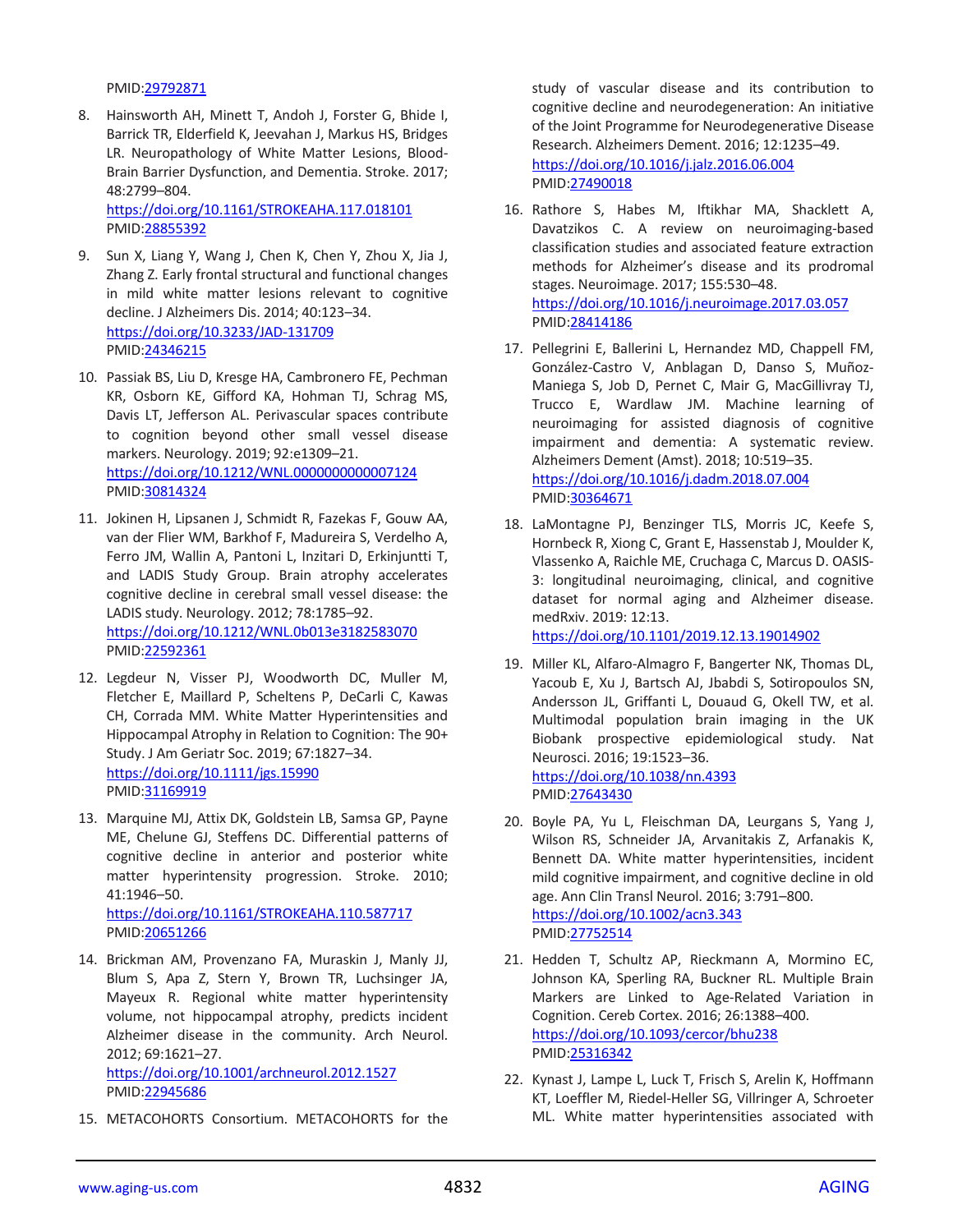small vessel disease impair social cognition beside attention and memory. J Cereb Blood Flow Metab. 2018; 38:996–1009. <https://doi.org/10.1177/0271678X17719380> PMID[:28685621](https://www.ncbi.nlm.nih.gov/pubmed/28685621)

- 23. Yamanaka T, Uchida Y, Sakurai K, Kato D, Mizuno M, Sato T, Madokoro Y, Kondo Y, Suzuki A, Ueki Y, Ishii F, Borlongan CV, Matsukawa N. Anatomical Links between White Matter Hyperintensity and Medial Temporal Atrophy Reveal Impairment of Executive Functions. Aging Dis. 2019; 10:711–18. <https://doi.org/10.14336/AD.2018.0929> PMID[:31440378](https://www.ncbi.nlm.nih.gov/pubmed/31440378)
- 24. Tsapanou A, Habeck C, Gazes Y, Razlighi Q, Sakhardande J, Stern Y, Salthouse TA. Brain biomarkers and cognition across adulthood. Hum Brain Mapp. 2019; 40:3832–42. <https://doi.org/10.1002/hbm.24634> PMID[:31111980](https://www.ncbi.nlm.nih.gov/pubmed/31111980)
- 25. Erkinjuntti T, Kurz A, Gauthier S, Bullock R, Lilienfeld S, Damaraju CV. Efficacy of galantamine in probable vascular dementia and Alzheimer's disease combined with cerebrovascular disease: a randomised trial. Lancet. 2002; 359:1283–90. [https://doi.org/10.1016/S0140-6736\(02\)08267-3](https://doi.org/10.1016/S0140-6736%2802%2908267-3) PMID[:11965273](https://www.ncbi.nlm.nih.gov/pubmed/11965273)
- 26. Wang J, Zhang HY, Tang XC. Cholinergic deficiency involved in vascular dementia: possible mechanism and strategy of treatment. Acta Pharmacol Sin. 2009; 30:879–88. <https://doi.org/10.1038/aps.2009.82> PMID[:19574993](https://www.ncbi.nlm.nih.gov/pubmed/19574993)
- 27. Richter N, Michel A, Onur OA, Kracht L, Dietlein M, Tittgemeyer M, Neumaier B, Fink GR, Kukolja J. White matter lesions and the cholinergic deficit in aging and mild cognitive impairment. Neurobiol Aging. 2017; 53:27–35.

<https://doi.org/10.1016/j.neurobiolaging.2017.01.012> PMID[:28208063](https://www.ncbi.nlm.nih.gov/pubmed/28208063)

- 28. Amoroso N, La Rocca M, Bruno S, Maggipinto T, Monaco A, Bellotti R, Tangaro S. Multiplex Networks for Early Diagnosis of Alzheimer's Disease. Front Aging Neurosci. 2018; 10:365. <https://doi.org/10.3389/fnagi.2018.00365> PMID[:30487745](https://www.ncbi.nlm.nih.gov/pubmed/30487745)
- 29. Beaty RE, Kenett YN, Christensen AP, Rosenberg MD, Benedek M, Chen Q, Fink A, Qiu J, Kwapil TR, Kane MJ, Silvia PJ. Robust prediction of individual creative ability from brain functional connectivity. Proc Natl Acad Sci USA. 2018; 115:1087–92.

<https://doi.org/10.1073/pnas.1713532115> PMID[:29339474](https://www.ncbi.nlm.nih.gov/pubmed/29339474)

- 30. Giraldo DL, García-Arteaga JD, Cárdenas-Robledo S, Romero E. Characterization of brain anatomical patterns by comparing region intensity distributions: applications to the description of Alzheimer's disease. Brain Behav. 2018; 8:e00942. <https://doi.org/10.1002/brb3.942> PMID[:29670824](https://www.ncbi.nlm.nih.gov/pubmed/29670824)
- 31. Bolandzadeh N, Davis JC, Tam R, Handy TC, Liu-Ambrose T. The association between cognitive function and white matter lesion location in older adults: a systematic review. BMC Neurol. 2012; 12:126. <https://doi.org/10.1186/1471-2377-12-126> PMID[:23110387](https://www.ncbi.nlm.nih.gov/pubmed/23110387)
- 32. Brickman AM, Zahodne LB, Guzman VA, Narkhede A, Meier IB, Griffith EY, Provenzano FA, Schupf N, Manly JJ, Stern Y, Luchsinger JA, Mayeux R. Reconsidering harbingers of dementia: progression of parietal lobe white matter hyperintensities predicts Alzheimer's disease incidence. Neurobiol Aging. 2015; 36:27–32. <https://doi.org/10.1016/j.neurobiolaging.2014.07.019> PMID[:25155654](https://www.ncbi.nlm.nih.gov/pubmed/25155654)
- 33. Damulina A, Pirpamer L, Seiler S, Benke T, Dal-Bianco P, Ransmayr G, Struhal W, Hofer E, Langkammer C, Duering M, Fazekas F, Schmidt R. White Matter Hyperintensities in Alzheimer's Disease: A Lesion Probability Mapping Study. J Alzheimers Dis. 2019; 68:789–96.

<https://doi.org/10.3233/JAD-180982> PMID[:30775995](https://www.ncbi.nlm.nih.gov/pubmed/30775995)

- 34. Shenkin SD, Bastin ME, Macgillivray TJ, Deary IJ, Starr JM, Rivers CS, Wardlaw JM. Cognitive correlates of cerebral white matter lesions and water diffusion tensor parameters in community-dwelling older people. Cerebrovasc Dis. 2005; 20:310–18. <https://doi.org/10.1159/000087930> PMID[:16141715](https://www.ncbi.nlm.nih.gov/pubmed/16141715)
- 35. Silbert LC, Nelson C, Howieson DB, Moore MM, Kaye JA. Impact of white matter hyperintensity volume progression on rate of cognitive and motor decline. Neurology. 2008; 71:108–13. <https://doi.org/10.1212/01.wnl.0000316799.86917.37> PMID[:18606964](https://www.ncbi.nlm.nih.gov/pubmed/18606964)
- 36. Guo T, Duerden EG, Adams E, Chau V, Branson HM, Chakravarty MM, Poskitt KJ, Synnes A, Grunau RE, Miller SP. Quantitative assessment of white matter injury in preterm neonates: association with outcomes. Neurology. 2017; 88:614–22. <https://doi.org/10.1212/WNL.0000000000003606> PMID[:28100727](https://www.ncbi.nlm.nih.gov/pubmed/28100727)
- 37. Bendlin BB, Ries ML, Canu E, Sodhi A, Lazar M, Alexander AL, Carlsson CM, Sager MA, Asthana S, Johnson SC. White matter is altered with parental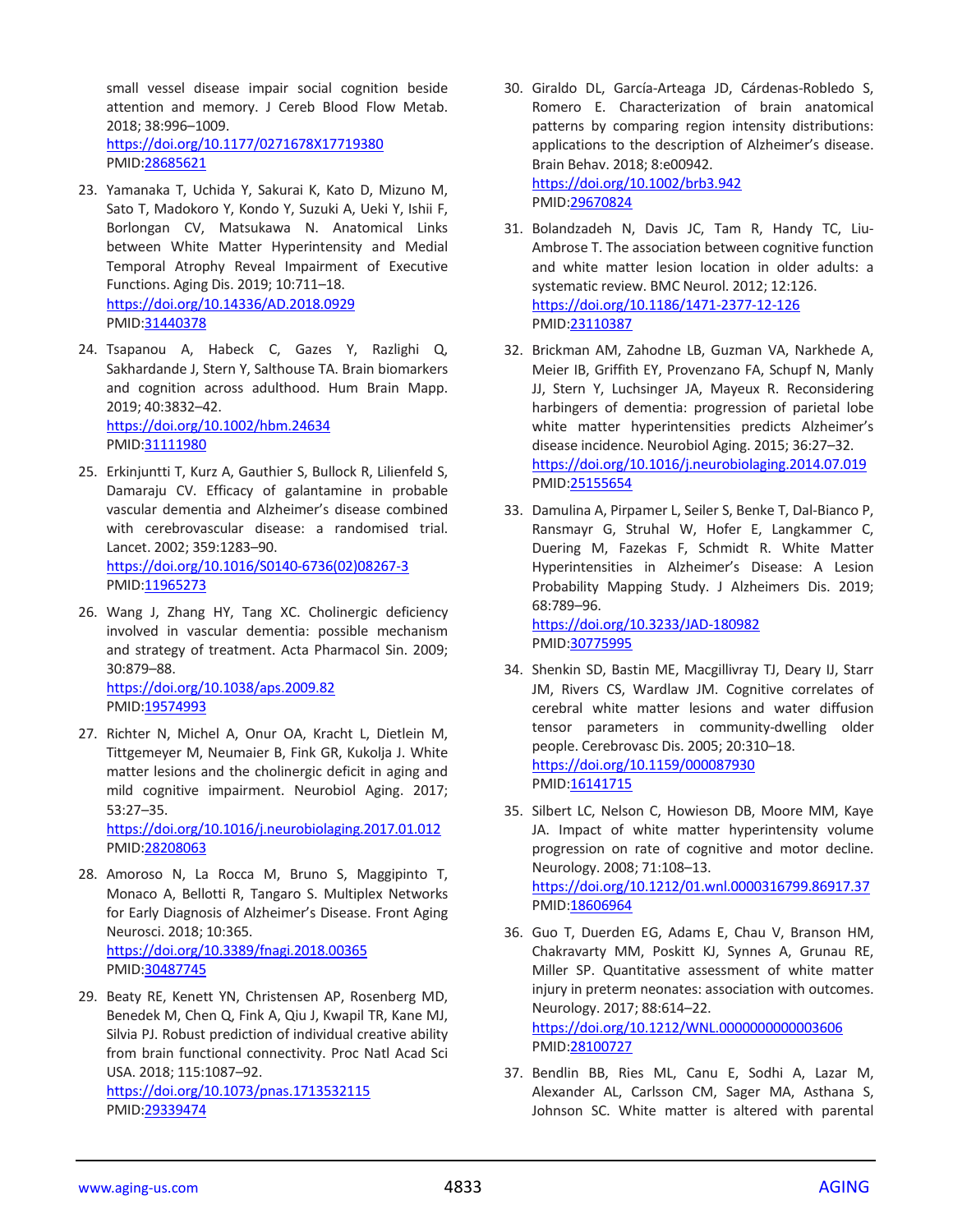family history of Alzheimer's disease. Alzheimers Dement. 2010; 6:394–403. <https://doi.org/10.1016/j.jalz.2009.11.003> PMID[:20713315](https://www.ncbi.nlm.nih.gov/pubmed/20713315)

- 38. Lindemer ER, Greve DN, Fischl BR, Augustinack JC, Salat DH. Regional staging of white matter signal abnormalities in aging and Alzheimer's disease. Neuroimage Clin. 2017; 14:156–65. <https://doi.org/10.1016/j.nicl.2017.01.022> PMID[:28180074](https://www.ncbi.nlm.nih.gov/pubmed/28180074)
- 39. Mayo CD, Mazerolle EL, Ritchie L, Fisk JD, Gawryluk JR, and Alzheimer's Disease Neuroimaging Initiative. Longitudinal changes in microstructural white matter metrics in Alzheimer's disease. Neuroimage Clin. 2016; 13:330–38. <https://doi.org/10.1016/j.nicl.2016.12.012>

PMID[:28066707](https://www.ncbi.nlm.nih.gov/pubmed/28066707)

- 40. Laporta-Hoyos O, Pannek K, Ballester-Plané J, Reid LB, Vázquez É, Delgado I, Zubiaurre-Elorza L, Macaya A, Póo P, Meléndez-Plumed M, Junqué C, Boyd R, Pueyo R. White matter integrity in dyskinetic cerebral palsy: relationship with intelligence quotient and executive function. Neuroimage Clin. 2017; 15:789–800. <https://doi.org/10.1016/j.nicl.2017.05.005> PMID[:28702354](https://www.ncbi.nlm.nih.gov/pubmed/28702354)
- 41. Ryan NS, Keihaninejad S, Shakespeare TJ, Lehmann M, Crutch SJ, Malone IB, Thornton JS, Mancini L, Hyare H, Yousry T, Ridgway GR, Zhang H, Modat M, et al. Magnetic resonance imaging evidence for presymptomatic change in thalamus and caudate in familial Alzheimer's disease. Brain. 2013; 136:1399–414. <https://doi.org/10.1093/brain/awt065>

PMID[:23539189](https://www.ncbi.nlm.nih.gov/pubmed/23539189)

42. Aggleton JP, Pralus A, Nelson AJ, Hornberger M. Thalamic pathology and memory loss in early Alzheimer's disease: moving the focus from the medial temporal lobe to Papez circuit. Brain. 2016; 139:1877–90. <https://doi.org/10.1093/brain/aww083>

PMID[:27190025](https://www.ncbi.nlm.nih.gov/pubmed/27190025)

- 43. Wakana S, Jiang H, Nagae-Poetscher LM, van Zijl PC, Mori S. Fiber tract-based atlas of human white matter anatomy. Radiology. 2004; 230:77–87. <https://doi.org/10.1148/radiol.2301021640> PMID[:14645885](https://www.ncbi.nlm.nih.gov/pubmed/14645885)
- 44. Di Cesare G, Pinardi C, Carapelli C, Caruana F, Marchi M, Gerbella M, Rizzolatti G. Insula Connections With the Parieto-Frontal Circuit for Generating Arm Actions in Humans and Macaque Monkeys. Cereb Cortex. 2019; 29:2140–47.

<https://doi.org/10.1093/cercor/bhy095> PMID[:29741595](https://www.ncbi.nlm.nih.gov/pubmed/29741595)

45. Zhu YC, Chabriat H, Godin O, Dufouil C, Rosand J, Greenberg SM, Smith EE, Tzourio C, Viswanathan A. Distribution of white matter hyperintensity in cerebral hemorrhage and healthy aging. J Neurol. 2012; 259:530–36. <https://doi.org/10.1007/s00415-011-6218-3>

PMID[:21877206](https://www.ncbi.nlm.nih.gov/pubmed/21877206)

- 46. Yeatman JD, Wandell BA, Mezer AA. Lifespan maturation and degeneration of human brain white matter. Nat Commun. 2014; 5:4932. <https://doi.org/10.1038/ncomms5932> PMID[:25230200](https://www.ncbi.nlm.nih.gov/pubmed/25230200)
- 47. Habes M, Sotiras A, Erus G, Toledo JB, Janowitz D, Wolk DA, Shou H, Bryan NR, Doshi J, Völzke H, Schminke U, Hoffmann W, Resnick SM, et al. White matter lesions: spatial heterogeneity, links to risk factors, cognition, genetics, and atrophy. Neurology. 2018; 91:e964–75.

<https://doi.org/10.1212/WNL.0000000000006116> PMID[:30076276](https://www.ncbi.nlm.nih.gov/pubmed/30076276)

48. Lampe L, Kharabian-Masouleh S, Kynast J, Arelin K, Steele CJ, Löffler M, Witte AV, Schroeter ML, Villringer A, Bazin PL. Lesion location matters: the relationships between white matter hyperintensities on cognition in the healthy elderly. J Cereb Blood Flow Metab. 2019; 39:36–43.

<https://doi.org/10.1177/0271678X17740501> PMID[:29106319](https://www.ncbi.nlm.nih.gov/pubmed/29106319)

- 49. Mishra VR, Sreenivasan KR, Zhuang X, Yang Z, Cordes D, Banks SJ, Bernick C. Understanding white matter structural connectivity differences between cognitively impaired and nonimpaired active professional fighters. Hum Brain Mapp. 2019; 40:5108–22. <https://doi.org/10.1002/hbm.24761> PMID[:31403734](https://www.ncbi.nlm.nih.gov/pubmed/31403734)
- 50. Weintraub S, Salmon D, Mercaldo N, Ferris S, Graff-Radford NR, Chui H, Cummings J, DeCarli C, Foster NL, Galasko D, Peskind E, Dietrich W, Beekly DL, et al. The Alzheimer's Disease Centers' Uniform Data Set (UDS): the neuropsychologic test battery. Alzheimer Dis Assoc Disord. 2009; 23:91–101.

<https://doi.org/10.1097/WAD.0b013e318191c7dd> PMID[:19474567](https://www.ncbi.nlm.nih.gov/pubmed/19474567)

- 51. Morris JC, Weintraub S, Chui HC, Cummings J, Decarli C, Ferris S, Foster NL, Galasko D, Graff-Radford N, Peskind ER, Beekly D, Ramos EM, Kukull WA. The Uniform Data Set (UDS): clinical and cognitive variables and descriptive data from Alzheimer Disease Centers. Alzheimer Dis Assoc Disord. 2006; 20:210–16. <https://doi.org/10.1097/01.wad.0000213865.09806.92> PMID[:17132964](https://www.ncbi.nlm.nih.gov/pubmed/17132964)
- 52. Zhang Y, Brady M, Smith S. Segmentation of brain MR images through a hidden Markov random field model